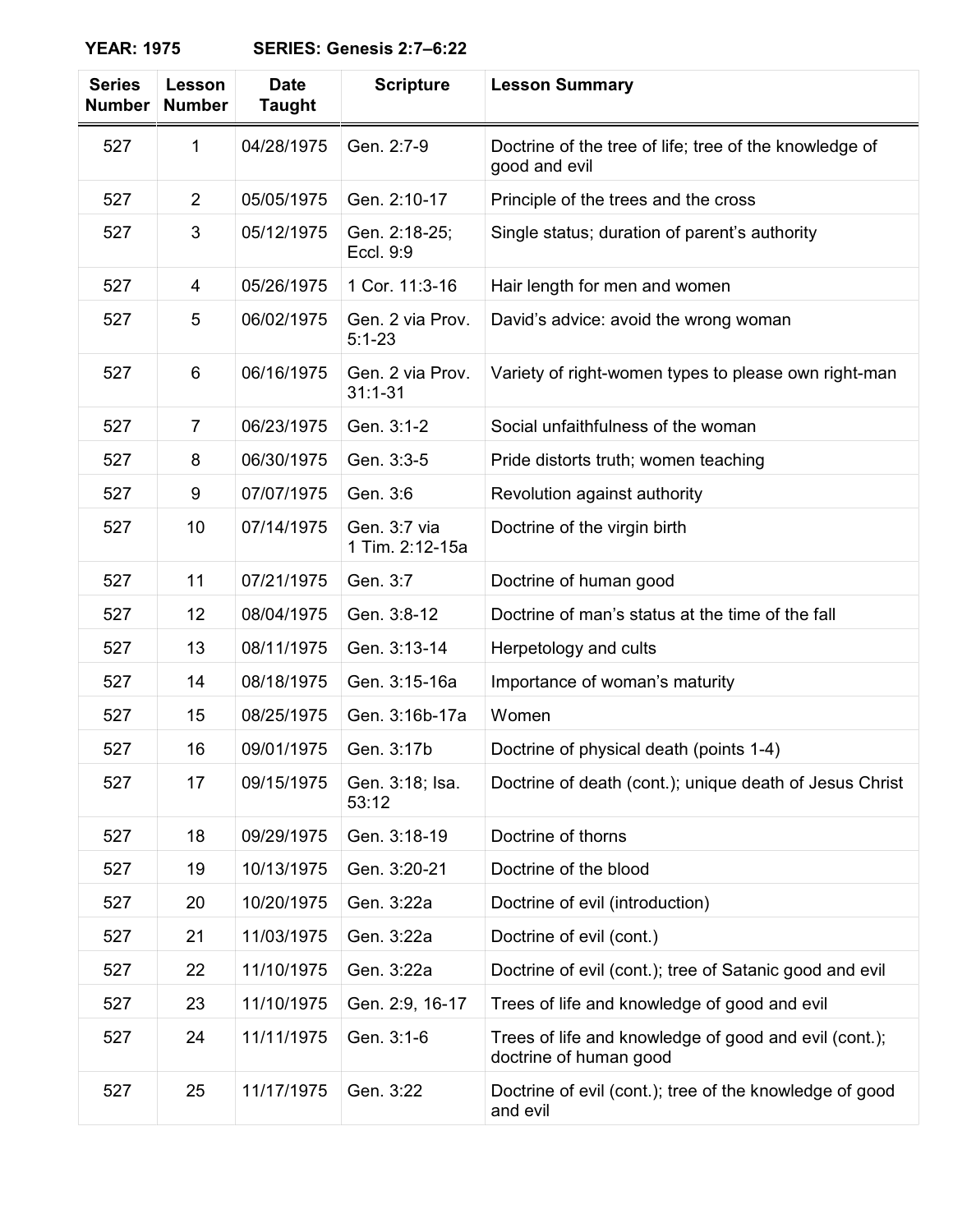## **YEAR: 1975 SERIES: Genesis 2:7–6:22**

| <b>Series</b><br><b>Number</b> | Lesson<br><b>Number</b> | <b>Date</b><br><b>Taught</b> | <b>Scripture</b>                               | <b>Lesson Summary</b>                                                   |
|--------------------------------|-------------------------|------------------------------|------------------------------------------------|-------------------------------------------------------------------------|
| 527                            | 26                      | 11/24/1975                   | Gen. 3:22                                      | Doctrine of human good in the tree of the knowledge of<br>good and evil |
| 527                            | 27                      | 12/01/1975                   | Gen. 3:22; Isa.<br>45:7                        | Doctrine of evil (cont.)                                                |
| 527                            | 28                      | 12/08/1975                   | Gen. 3:22; Isa.<br>47:10-11                    | Doctrine of evil (cont.)                                                |
| 527                            | 29                      | 12/15/1975                   | Gen. 3:22-24                                   | Why spiritually dead man was not left in the garden                     |
| 527                            | 30                      | 12/22/1975                   | Gen. 4:1                                       | Categories 2 and 3 love, man-woman relationships                        |
| 527                            | 31                      | 12/29/1975                   | Gen. 4:2-4a                                    | Cain cf. Abel; discipline children                                      |
| 527                            | 32                      | 01/05/1976                   | Gen. 4:5a; Heb.<br>11:4a                       | Murder and revolution; doctrine of the results of anger                 |
| 527                            | 33                      | 01/19/1976                   | Gen. 4:5b                                      | Nine concepts of anger                                                  |
| 527                            | 34                      | 01/26/1976                   | Gen. 4:5c-7                                    | Basis of God's rejection of Cain's offering                             |
| 527                            | 35                      | 02/09/1976                   | Gen. 4:8                                       | Doctrine of murder                                                      |
| 527                            | 36                      | 02/16/1976                   | Gen. 4; Jude<br>11a; John 8:44;<br>1 John 3:12 | Cain murders Abel                                                       |
| 527                            | 37                      | 02//23/1976                  | Gen. 4:9                                       | <b>Trial of Cain</b>                                                    |
| 527                            | 38                      | 03/01/1976                   | Gen. 4:10-12                                   | Cain's punishment                                                       |
| 527                            | 39                      | 03/15/1976                   | Gen. 4:13-14                                   | Criminal vs. establishment                                              |
| 527                            | 40                      | 03/29/1976                   | Gen. 4:15                                      | Principle of antediluvian law; mark of Cain                             |
| 527                            | 41                      | 04/05/1976                   | Gen. 4:15-17                                   | Cain: uses laws of divine establishment; city of evil                   |
| 527                            | 42                      | 04/12/1976                   | Gen. 4:8                                       | Introduction; doctrine of the interpretation of history                 |
| 527                            | 43                      | 04/19/1976                   | Gen. 4:18-19                                   | Reversionism of Cain's line                                             |
| 527                            | 44                      | 05/03/1976                   | Gen. 4:20                                      | Flexibility; integrity in business                                      |
| 527                            | 45                      | 05/10/1976                   | Gen. 4:21-22                                   | Evil based on emotion                                                   |
| 527                            | 46                      | 05/17/1976                   | Gen. 4:23a                                     | Man's attitude toward ladies                                            |
| 527                            | 47                      | 05/24/1976                   | Gen. 4:23b-24                                  | Rebuilding pride; distortion of the law                                 |
| 527                            | 48                      | 05/31/1976                   | Gen. 4:25-26                                   | Right-man/right-woman and distortions; incest issue                     |
| 527                            | 49                      | 06/14/1976                   | Gen. 4:25                                      | Review of the doctrines of category 2 love, adultery                    |
| 527                            | 50                      | 06/21/1976                   | Gen. 4:26-5:1-2                                | Doctrine of the soul (creation-eternity); Hebrew stems                  |
| 527                            | 51                      | 06/28/1976                   | Gen. 5:3                                       | Doctrine of the old sin nature (points 1-4)                             |
| 527                            | 52                      | 07/12/1976                   | Gen. 5:3; Rom.<br>7:15                         | Pettiness; doctrine of the old sin nature (points 5-10)                 |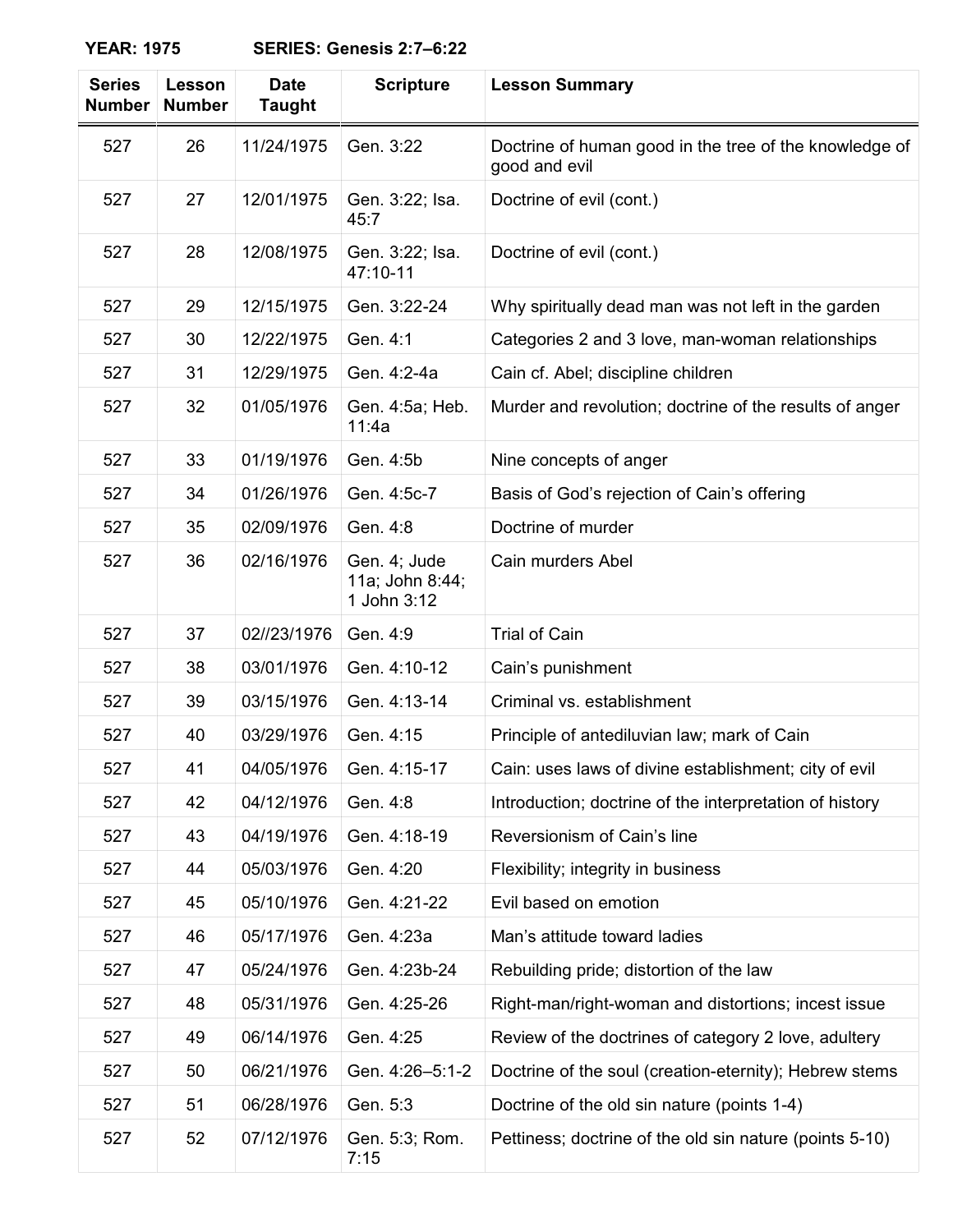## **YEAR: 1975 SERIES: Genesis 2:7–6:22**

| <b>Series</b><br><b>Number</b> | Lesson<br><b>Number</b> | <b>Date</b><br><b>Taught</b> | <b>Scripture</b>                            | <b>Lesson Summary</b>                                                                                      |
|--------------------------------|-------------------------|------------------------------|---------------------------------------------|------------------------------------------------------------------------------------------------------------|
| 527                            | 53                      | 07/19/1976                   | Gen. 5:3b-5a                                | Fraternal and conjugal love in the antediluvian<br>civilization                                            |
| 527                            | 54                      | 08/02/1976                   | Gen. 5:5b                                   | Seven deaths; concepts of physical death                                                                   |
| 527                            | 55                      | 08/09/1976                   | Gen. 5:6-24a                                | Enoch's life; doctrine of walking                                                                          |
| 527                            | 56                      | 08/16/1976                   | Gen. 5:24-25                                | Enoch beyond ultra-supergrace; doctrine of the<br>Rapture                                                  |
| 527                            | 57                      | 08/23/1976                   | Gen. 5:26-32                                | Doctrine of the Rapture (cont.); class distinctions                                                        |
| 527                            | 58                      | 08/30/1976                   | Gen. 6                                      | Introduction of the doctrine of the angelic conflict; love<br>and justice of God                           |
| 527                            | 59                      | 09/06/1976                   | Gen. 6                                      | Introduction: first amendment to the U.S. constitution;<br>doctrine of the angelic conflict                |
| 527                            | 60                      | 09/20/1976                   | Gen. 6                                      | Introduction: doctrine of the divine decrees (review and<br>applications)                                  |
| 527                            | 61                      | 10/04/1976                   | Gen. 6                                      | Introduction: orthodoxy; doctrine of divine decrees<br>(cont.); satanic attack on the line of Jesus Christ |
| 527                            | 62                      | 10/11/1976                   | Gen. 6:1-3a                                 | Greek mythology and fallen angels; doctrine of the<br>convicting ministry of God the Holy Spirit           |
| 527                            | 63                      | 10/25/1976                   | Gen. 6:3b-5                                 | Heroes of Greek mythology; progeny of fallen angels                                                        |
| 527                            | 64                      | 11/01/1976                   | Gen. 6:6-7                                  | Doctrine of anthropopathisms; incarnation of Jesus<br>Christ                                               |
| 527                            | 65                      | 11/08/1976                   | Gen. 6 via 1 Pet.<br>3:18-19; 2 Pet.<br>2:4 | Divine judgment of fallen angels                                                                           |
| 527                            | 66                      | 11/15/1976                   | Gen. 6 via Jude<br>6; 1 Pet. 3:20-<br>21a   | Hades; divine justice re. destruction and deliverance                                                      |
| 527                            | 67                      | 11/22/1976                   | Gen. 6 via 1 Pet.<br>3:21a                  | Doctrine of 7 baptisms, baptism of the Holy Spirit                                                         |
| 527                            | 68                      | 12/06/1976                   | Gen. 6:8a; 1 Pet.<br>$3:21 - 22$            | Literal translations; pledge of good conscience toward<br>God                                              |
| 527                            | 69                      | 12/13/1976                   | Gen. 6:8                                    | Doctrine of grace (points 1-2)                                                                             |
| 527                            | 70                      | 12/20/1976                   | Gen. 6                                      | Doctrine of grace (points 3-5)                                                                             |
| 527                            | 71                      | 12/27/1976                   | Eccl. 3:1-7                                 | Doctrine of one day at a time                                                                              |
| 527                            | 72                      | 01/03/1977                   | Gen. 6                                      | Doctrine of grace (points 6-8)                                                                             |
| 527                            | 73                      | 01/17/1977                   | Gen. 6                                      | Doctrine of grace (points 9-13)                                                                            |
| 527                            | 74                      | 01/24/1977                   | Gen. 6:9-10                                 | Authority of Noah: method and results; advice seekers                                                      |
| 527                            | 75                      | 02/07/1977                   | Gen. 6:11                                   | Immorality and great leaders; criminal government                                                          |